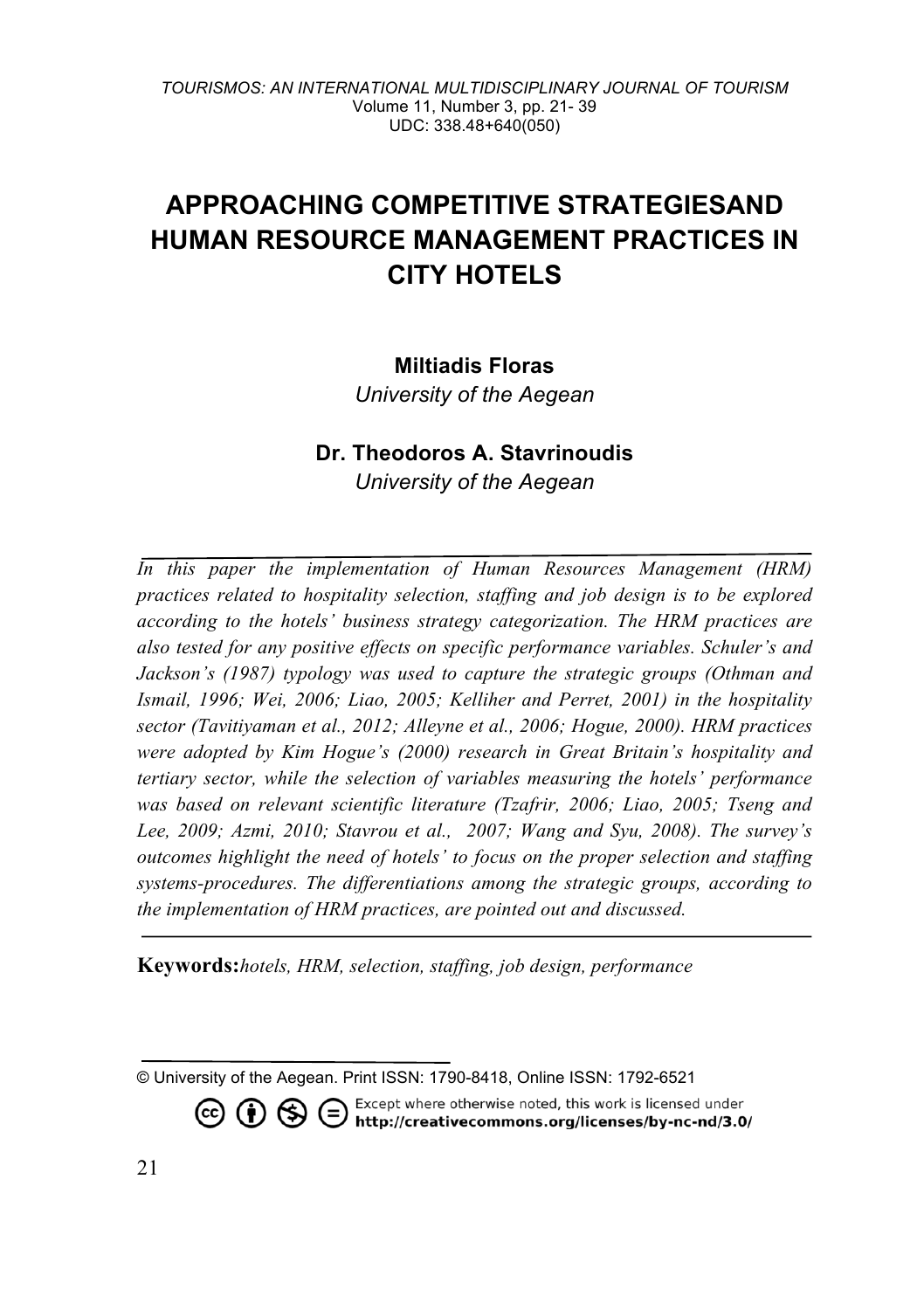### **LITERATURE REVIEW**

Kim Hoque (2000) argues that in the past, interest on human resources (HR) issues in the hospitality industry was to some extend limited. However, nowadays, through the increased number of researches in HRM new approaches have come forth. Interest focuses, among others, on the affect of HRM practices on organizational performance (Alleyne et al., 2006; Chand and Katou, 2007; Tavitiyaman et al., 2012; Nankervis, 1993), HRM performance (Ahmad et al., 2010; Hogue, 2000; Alleyne et al., 2006), individual HRM practices, such as job satisfaction (Gallardo et al., 2010; Fisher et al., 2010), staff commitment (McGunnigle and Jameson, 2000), and service innovation (Chang et al., 2011).

According to Guerrier and Deery (1998) through their bibliographic research in 156 books and scientific papers, selection and staffing, but also the meaning and content of the strategic management of HR, are frequently explored. Strategic management is a set of processes–approaches to address the competing challenges of tourism enterprises (Noe et al., 2003). Tyson and York (2000) argue that HRM issues must be taken into account at every stage of business strategy formulation. Experience in HRM and the knowhow of strategic planning play a vital role on business outcomes and performance (Thompson and Strickl, 1998). HR executives, who are not aware of the involvement of the activities of HR in strategic needs, will find that this process takes time and persistence in order to achieve specific goals.

Available researches on the relationship between business strategy and strategic management of HR are both theoretical and empirical (Ferris and Buckley, 1996). Schuler and Jackson (1987), suggest that the existence of clear corporate and operational strategy is a prerequisite for effective integration of HRM in strategic decision making. In the past, selection, staffing, and job design in hotels was the work of the personnel department (Kelliher and Johnson, 1987) which, through its evolution, participates in decisions related to the operational management (Kelliher and Johnson, 1997) and strategic planning (Raub et al., 2006). Today they are part of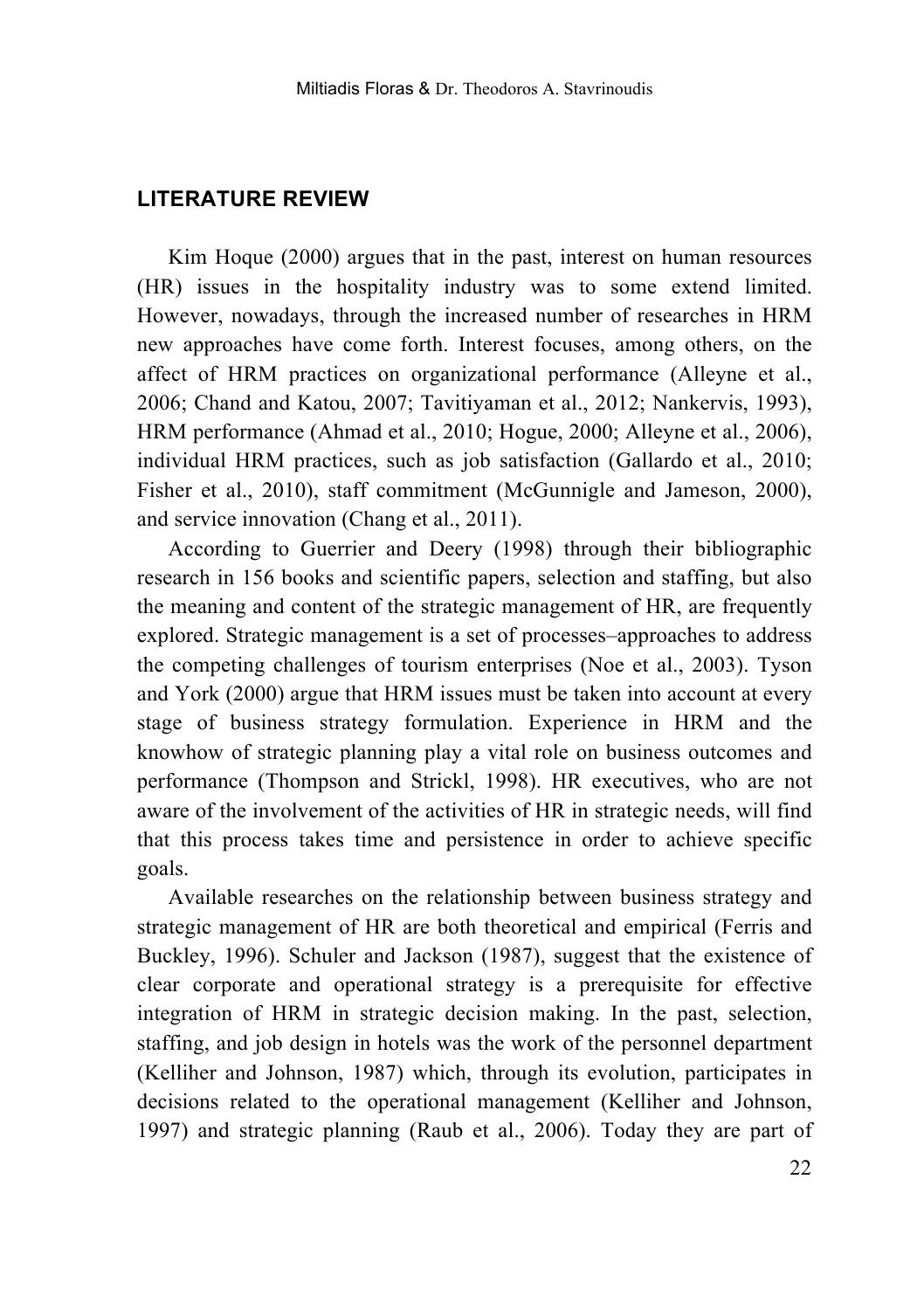#### *TOURISMOS: AN INTERNATIONAL MULTIDISCIPLINARY JOURNAL OF TOURISM* Volume 11, Number 3, pp. 21- 39 UDC: 338.48+640(050)

complex HRM systems (Ahmad et al., 2010) of hotels, representing high frequency's factors of research in HRM overview. In the Greek hospitality sector, HRM practices have been explored on the basis of comparison of domestic personnel selection and staffing methods with corresponding abroad (Paraskevas, G., 2000) while the hospitality market of Thessaloniki has not been investigated in terms of HRM.

### **METHODOLOGY**

The main purpose of this paper is to explore the affects of selected HRM practices (selection, staffing and job design) on organizationalperformance (labor productivity, service quality, financial performance, market share, sales growth, service innovation) and HRMperformance (staff commitment, job satisfaction, staff flexibility, staff rotation, quality of staff, quality of work).This is a case study which contributes in scientific research through combined exploration of the interaction of specific HRM practices on organizational performance. The following research hypotheses were tested:

**1st Hypothesis-Η1:** Selection–staffing and job design causes a positive and direct affect in hospitality organizational performance

**2nd Hypothesis-Η2**: Selection-staffing and job design causes a positive and direct affect in HRM performance.

Pearson chi square was used in order to explore the correlations among the variables. Crosstabs which indicate significances  $\leq 0.05$  suggest that there are positive and direct affects on the depended variables of organizational and HRM performance. The questionnaire is based on the same tool that Kim Hogue (2000) used in his research in the field of HRM in the tertiary and hospitality sector of Great Britain. From the set of the independent variables, those related to selection-staffing and job designs were selected.The contribution of the present research is related with the enrichment of previous scientific research's conclusions, tested exclusively on city hotels, enabling relevant comparisons and interesting conclusions.

23 Thessaloniki's hospitality market, which by the time of the survey amounted 64 hotels (source: Hellenic Chamber of Hotels),had been chosen for the survey's conduction. Being the second largest city in Greece and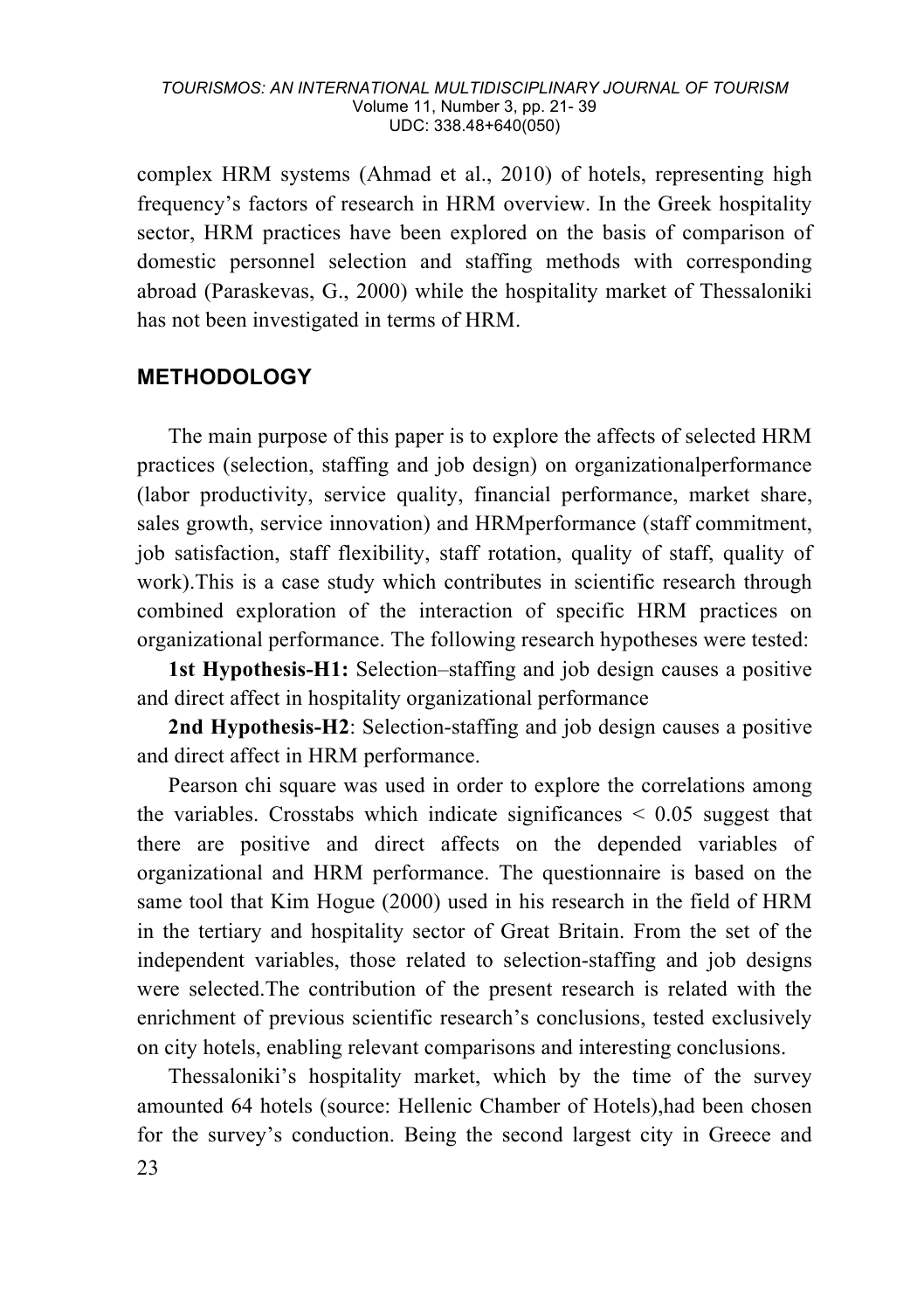offering a variety of alternative tourism services such as, among others, archeological tourism, convention tourism, city breaks, e.tc, Thessaloniki's hospitality market was selected to be tested for the first time on HRM applications.At the same time there had been serious efforts in Thessaloniki the past few years in developing city tourism and city breaks. Nevertheless, corresponding research has not yet come to pass. Based on the total number of rooms, a dozen hotels have capacity exceeding one hundred rooms; fifteen are between 65 and 99 rooms while the rest have less than 64 rooms. 72% of the city's hotel population (all the hotels had been invited to participate in the survey) allowed their hotel manager or HR manager to answer the questionnaire. The large percentage of participants can ensure sufficiency for safe outcomes.

The presentation and analysis of the research outcomes is divided into two parts. The first part discusses the hotels policies and practices on the one hand in personnel selection and staffing and on the other in job design. In the second central part any positive correlations among the HRM practices and the hotel performance are explored.

### **RESEARCH FINDINGS**

According to Schuler's and Jackson's (1987) typology and Kim Hogue's (2000) methodology hotels were divided into the following strategic groups: cost reducers  $(28.26\%)$ , quality enhancers  $(41.31\%)$  and strategic group "others" (30.43%) consisted of hotels which do not apply any of the cost reducing or quality enhancing strategy.In order to develop the strategic groups respondents were asked to select two of the features that portrayed their business strategy: price, quality, cost control, responsiveness to customer needs, advertising / marketing, providing a distinctive service.

#### **Selection and Staffing**

The first group of HR practices (selection and staffing), will be examined as to their approach from the hotel businesses according to their business strategy.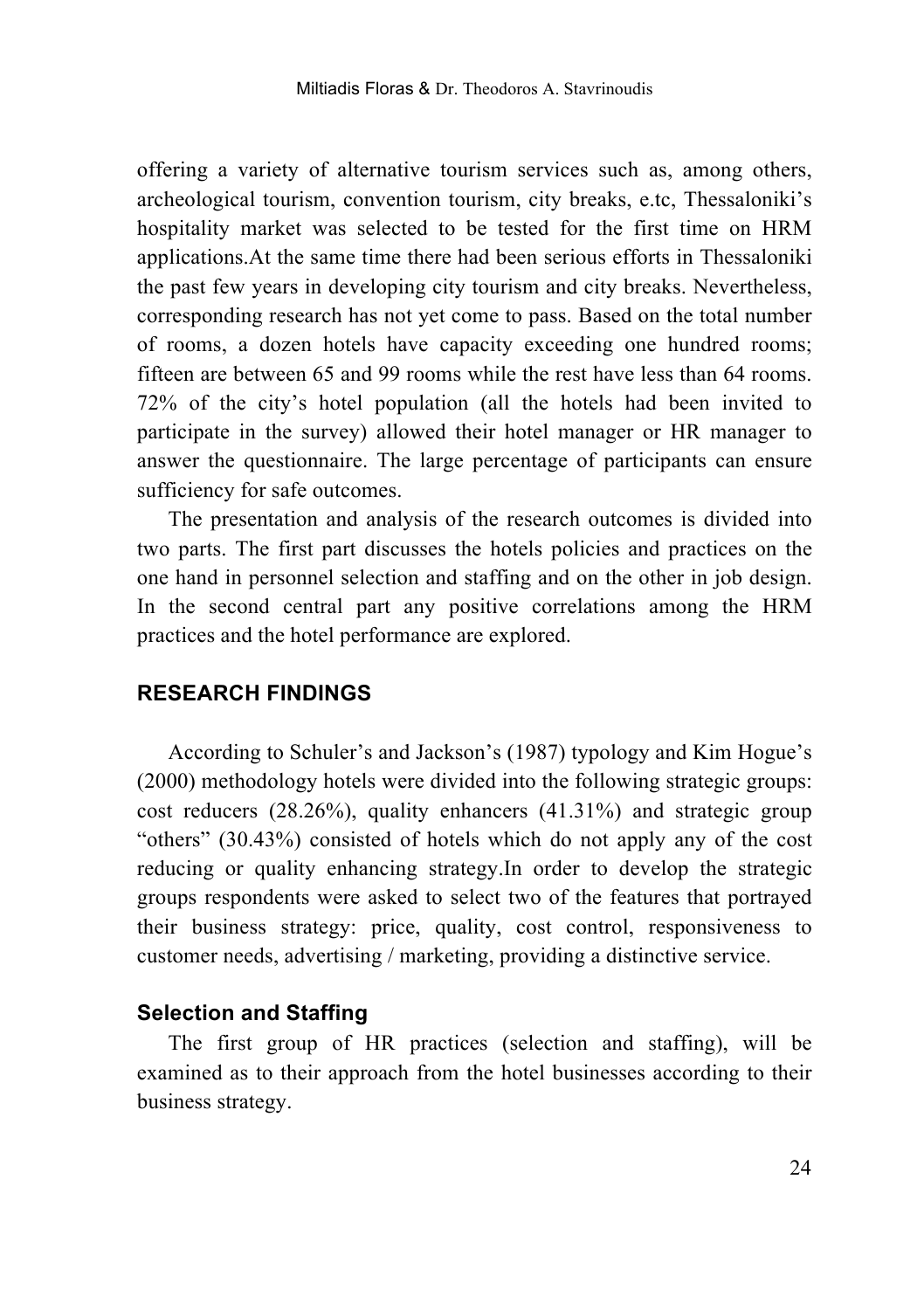## **Education and training**

Recruiters consider applicants' education and training background as a key initial assessment criterion when CV and job applications are evaluated. But when it comes to the decision making process, do they play a vital role also? Hotels belonging to cost reducers chose "yes" with a rate of 69.2% and "partially" (30.8%). Only two hotels of business strategy "others" (4.3%) replied negatively. The rest of the hotels(quality enhancers) replied "yes" and "partially" of percentages 68.4% and 31.6% respectively. There had been no negative response for any hotel belonging to one of the above two strategic groups. Either completely or partially the educational level is a key factor in the final selection of new employees. Business strategies do not seem to differentiate the corporate policies, at least as it is interpreted by this variable analysis.

## **Communicating the firm's culture to new employees**

The process of communicating the firm's culture to new employeesis a practice based upon the belief of best fit among HMR strategy and business strategy. The general theoretical approach, in practice, refers to the early stage of the evaluation of candidate employees, where the corporate philosophy is presented alongside employee's perceptions on matters related to their job. The goal is to make distinct any common or diverse attitudes and perceptions between the firm and the employee since, according to best fit theory, the better qualified candidates are not always the better choice. Table 1 presents the executives' responses regarding this particular HRM practice when it is applied in the decision making process.

|                               | Yes   |    | Partially |    | N0    |    |
|-------------------------------|-------|----|-----------|----|-------|----|
| Cost                          | 23.1% |    | 38.5%     |    | 38.5% |    |
| reducers                      | 63.2% | 12 | 15.8%     |    | 21.0% |    |
| Quality<br>enhancers          | 28.6% | 4  | 28.6%     | 4  | 42.9% | о  |
| <b>Others</b><br><b>Total</b> | 41.3% | 19 | 26.1%     | 12 | 32.6% | 15 |

**Table 1**Communicating the firm's culture to new employees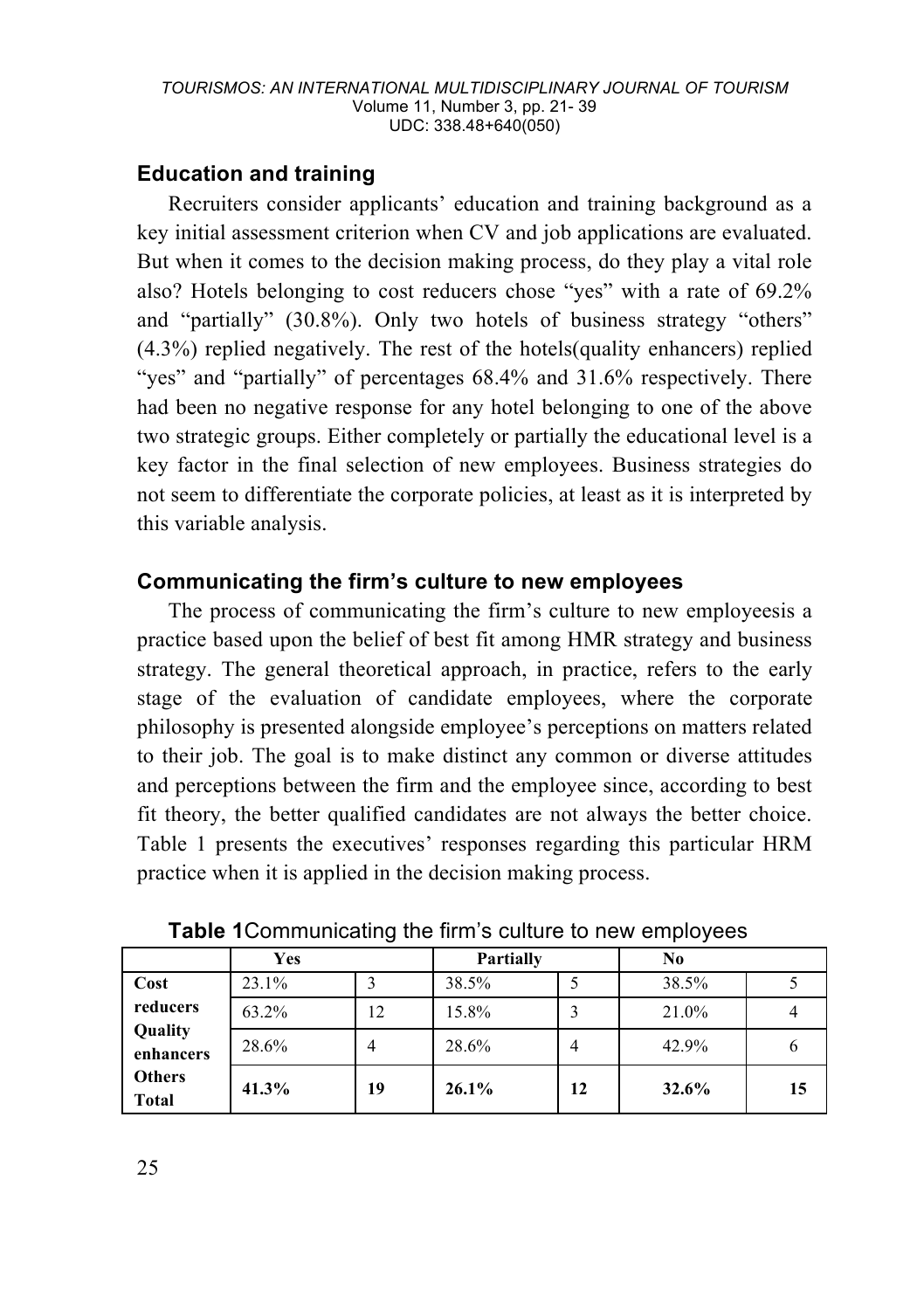Quality enhancers (63.2%) seem to employ this practice more than the rest of the population since 12 among 19 hotels answered "yes". Cost reducers are divided between the three available options while the same thing happens with "others" were most of the negative responses are observed (6). Analyzing the responses under the prism of the business strategy, a differentiation of quality enhancers is distinguished. In general, however, a tendency rather towards the adoption of the practice arises with different, in cases, intensity of implementation per hotel.

#### Deliberate use of job previews

The third practice refers to the use of deliberate job previews in order to test the candidates under realistic working conditions.

|                        | Yes   |    | Partially |              | No       |   |
|------------------------|-------|----|-----------|--------------|----------|---|
| Cost                   | 69.2% |    | 30.8%     | 4            | $.0\%$   | O |
| reducers               | 52.6% | 10 | 31.6%     | <sub>6</sub> | 15.8%    |   |
| Quality<br>enhancers   | 71.4% | 10 | 7.1%      |              | 21.4%    |   |
| Others<br><b>Total</b> | 63.0% | 29 | 23.9%     | 11           | $13.0\%$ | 6 |

**Table 2**Deliberate use of realistic job previews

Monitoring the candidates' performance can be done either through simulation of realistic working situations or in real working environment, assigning tasks which are concluded in their job descriptions. Hotels classified as "cost reducers" are the unique strategic category that has not given any negative response. Hotels with an ambiguous approach to business strategy present the most positive (yes) responses (71.4%), while "quality enhancers" the fewest (52.6%). Interestingly,a clue which can explain the hotels' attitudes, is that the Greek law gives hospitality firmsthe right to retain new recruits for a limited period of time without the obligation to compensate in case the staff proves to be ineffective to its responsibilities. It seems that, according to the responses, the hotels make use of the relative advantage, since the only inhibitory factor is the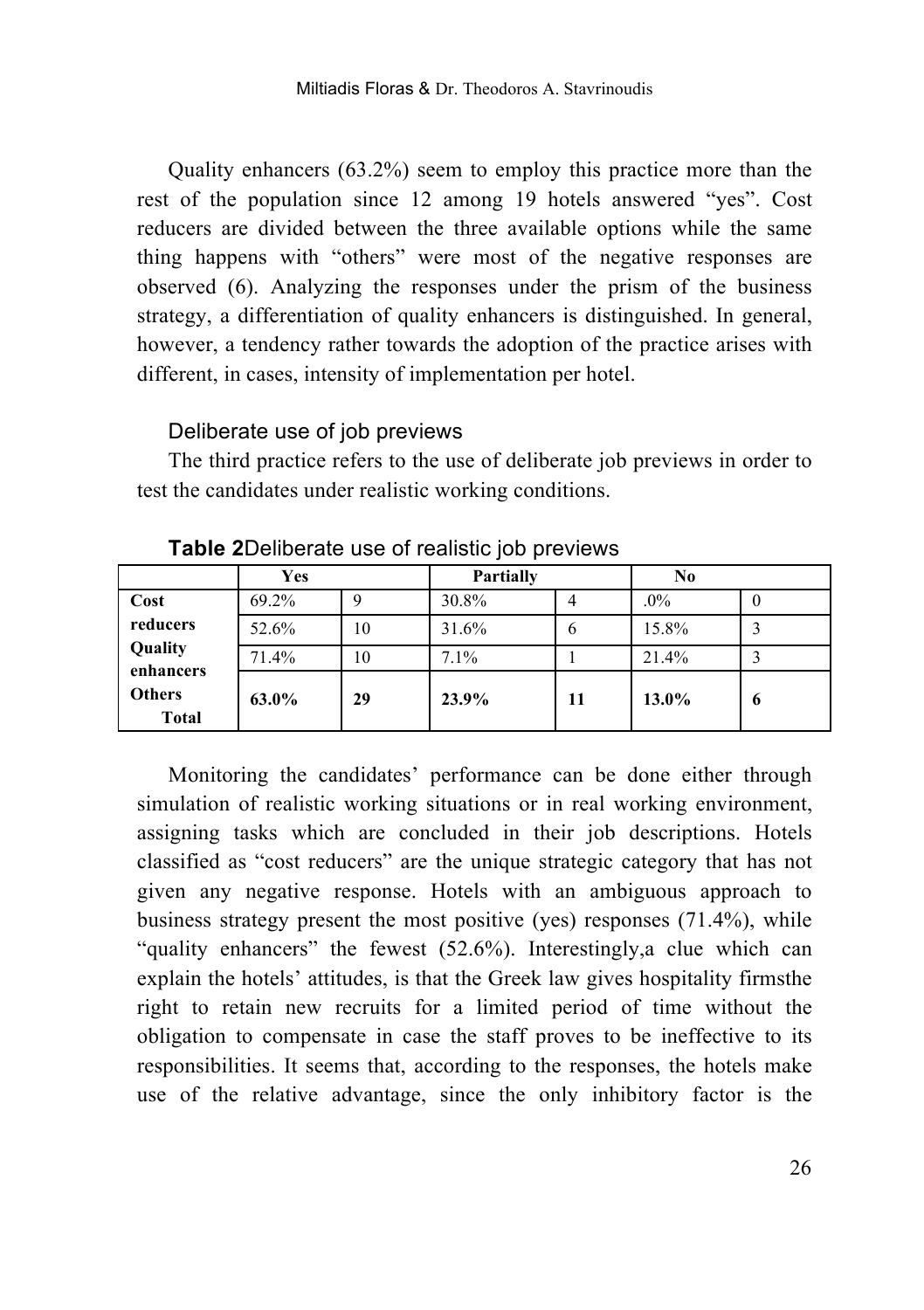alternative costs that may occur. This particular practice emerges as strategic feature of"cost reducers" and "others".

# **Job design**

Completing the selection process, the responsible executives must now introduce the new employees to their working environment and present them their duties-responsibilities. Job design in hotels definitely depends on many factors and its composition is subject to even more.In this paper, four relevant factors are to be investigated: flexible job descriptions, deliberate job designs for complete utilization of staff's skills, teamwork orientation and staff's participation in setting performance goals.

### **Flexible job descriptions**

The usage of job descriptions in hotels ensures that new employeesare formally informed in every detail of their duties according to the organizational and operational standards. Job descriptions can in some cases be specific, brief with clear guidelines and instructions, and in others encourage initiatives, extraversion and innovation. Among the "cost reducers" only one hotel responded negatively to the use of flexible job descriptions and the remaining were divided equally in the options of "yes" (46.2%) and "partially" (46.2%). Approximately the same percentages were encountered in "quality enhancers" with also a single negative response, 42.1% to "yes" and "52.6%" to "partially". The third strategic categorization ("others") was the ones which specified most of the negative responses (28.6%), limited however in terms of strategic differentiation.

|                        | Yes   |    | Partially |    | N <sub>0</sub> |   |
|------------------------|-------|----|-----------|----|----------------|---|
| Cost                   | 46.2% |    | 46.2%     | O  | 7.7%           |   |
| reducers               | 42.1% |    | 52.6%     | 10 | 5.3%           |   |
| Quality<br>enhancers   | 42.9% |    | 28.6%     | 4  | 28.6%          |   |
| <b>Others</b><br>Total | 43.5% | 20 | 43.5%     | 20 | 13.0%          | 6 |

### **Table 3**Flexible job descriptions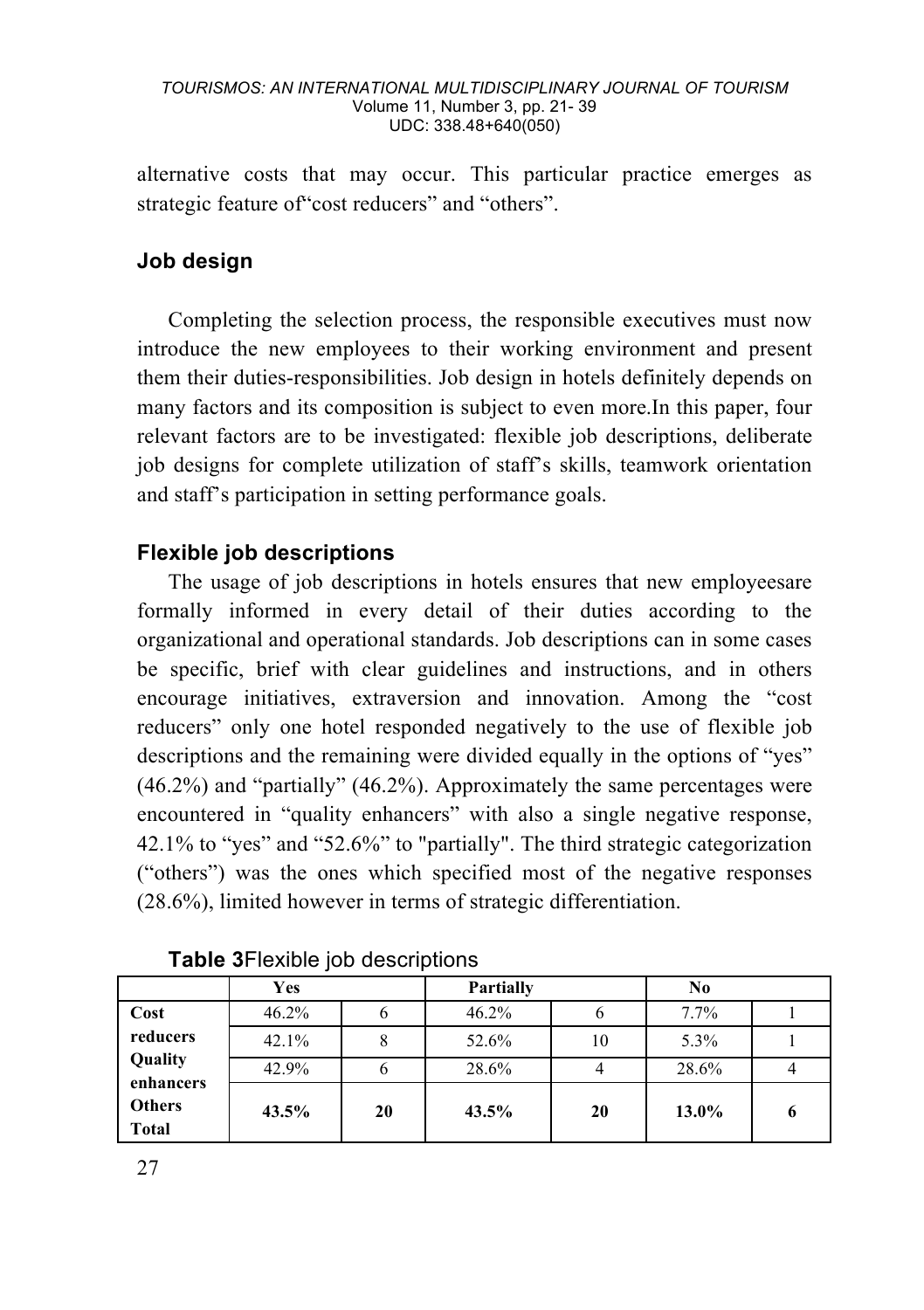### **Deliberate job design**

The second variable of the HRM practices, investigates the degree of utilization of distinguished abilities and skills of employees during organizing and planning of jobs."Quality enhancers" with a percentage of 68.4%,gave the most of the positive responses. More specifically, 13out of 19 hotels with strategic orientation to quality improvement responded that either totally or partially they implement deliberate job designs. "Cost reducers" were equally separated to "yes" (46.2%) and "partially" (46.2%) while in "others" occurred more or less similar results with 42.9% in "yes", 50% in "partially".

|                            | Yes   |    | Partially |    | No      |  |
|----------------------------|-------|----|-----------|----|---------|--|
| <b>Cost reducers</b>       | 46.2% |    | 46.2%     | O  | 7.7%    |  |
| Quality                    | 68.4% | 13 | 26.3%     |    | 5.3%    |  |
| enhancers<br><b>Others</b> | 42.9% |    | 50.0%     |    | 7.1%    |  |
| Total                      | 54.3% | 25 | 39.1%     | 18 | $6.5\%$ |  |

**Table 4** Deliberate job design

Overall, more than half (54.3%) of the hotels indicate clearly that they plan and organize jobs in a way to make full use of their staffs' skills and abilities, and a smaller percentage of the population (39.1%) partially adopts this particular practice.

### **Work is organized around teamwork**

According to the responders' views, teamwork's role is of increased importance and significance. Only "others" have given a negative response but, at the same time, they are the group with the most positive responses (78.6%). "Quality enhancers" follow with a percentage of 63.2% and finally, last but not least, the "cost reducers" with a remarkable high percentage of 61.5%.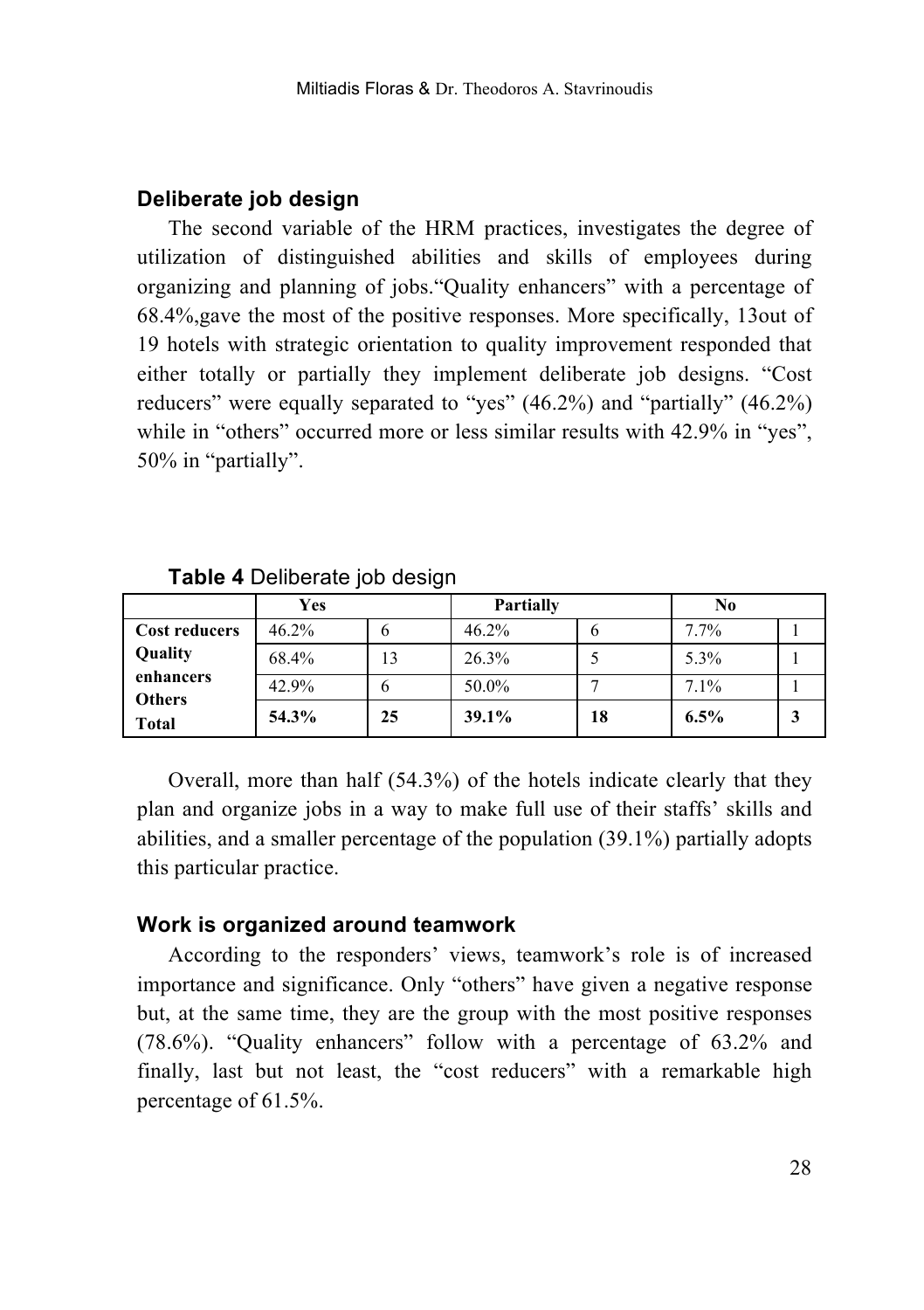|                               | Yes   |    | Partially |    | $\bf No$ |                  |
|-------------------------------|-------|----|-----------|----|----------|------------------|
| Cost                          | 61.5% | 8  | 38.5%     |    | $.0\%$   | 0                |
| reducers                      | 63.2% | 12 | 36.8%     |    | .0%      | $\boldsymbol{0}$ |
| Quality<br>enhancers          | 78.6% | 11 | 14.3%     |    | 7.1%     |                  |
| <b>Others</b><br><b>Total</b> | 67.4% | 31 | 30.4%     | 14 | 2.2%     |                  |

**Table 5.** Work is organized around teamwork

A 38.5% of "cost reducers", 36.8% of "quality enhancers" and 14.3% of the third category responded "partially". According to these data, all hospitality firms, regardless their business strategy, approach teamwork similarly positively. However, "others", to a certain degree, seem to fully and totally adopt teamwork since they presented the highest percentage in "yes" responses.

### **Staff is involved in setting performance goals**

The last HRM practice which composes job design is of particular interest as it examines the role of staff in setting performance goals for the hotels' departments. A role through which attitudes are tested and confidence on opinions and views is deliberately given by the administrations.

|                            | Yes                   |    | Partially |    | No    |    |
|----------------------------|-----------------------|----|-----------|----|-------|----|
| Cost                       | 23.1<br>$\%$          | 3  | 23.1%     | 3  | 53.8% |    |
| reducers<br>Quality        | 31.6<br>$\frac{0}{0}$ | 6  | 36.8%     |    | 31.6% | O  |
| enhancers<br><b>Others</b> | 42.9<br>$\%$          | 6  | 28.6%     | 4  | 28.6% |    |
| <b>Total</b>               | 32.6<br>$\%$          | 15 | 30.4%     | 14 | 37.0% | 17 |

**Table 6** Staff involvement in setting performance goals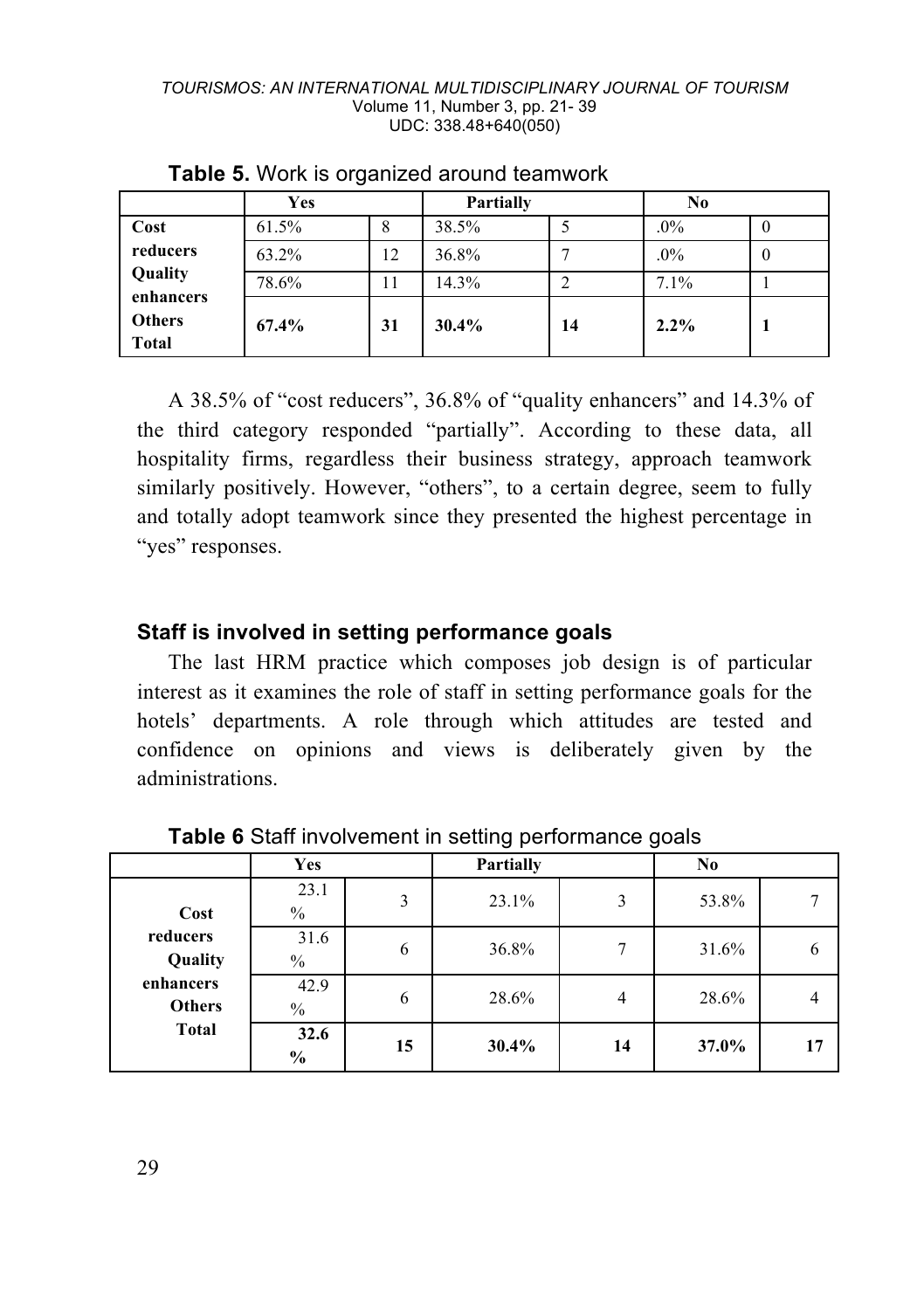Correspondingly to the previews case, the most responses to "yes" occurred from "others" (42.9%). "Quality enhancers" followed with a percentage of 31.6% while most of the negative attitudes are among the "cost reducers" (53.8%).By summing all of the hotels responses, a generally perspective can hardly be cleared out. What it seems more safe outcome is that "cost reducers" are rather negative in allowing their staff to set performance goals. It is indeed the HRM practice were most of the negative responses aroused.

### **Correlations and hypothesis testing**

The variables investigated on the basis of business strategy, in the first part, are explored in the second part, according to their relationship with organizational performance and HRM efficiency.

#### **Selection-staffing and organizational performance**

The first group of the independent variables refers to "selection and staffing" and any positive effects on organizational performance are explored.Table 7 presents in detail the values of Pearson chi square and the corresponding significances, values that may indicate positive relations.

| Pearson chi<br>square | Education-<br>training<br><b>as</b><br>majorselection<br>criterion |       | <b>Deliberate</b><br>of<br>previews | use<br>realistic<br>job | Communicating<br>firm's culture |      |  |
|-----------------------|--------------------------------------------------------------------|-------|-------------------------------------|-------------------------|---------------------------------|------|--|
|                       | value                                                              | sig.  | val                                 | sig.                    | val                             | sig. |  |
|                       |                                                                    |       | ue                                  |                         | ue                              |      |  |
| Labor                 | 7.013                                                              | 0.03  | 0.3                                 | 0.911                   | 8.70                            | 0.01 |  |
| productivity          |                                                                    |       | 49                                  |                         | 8                               | 3    |  |
| <b>Service</b>        | 11.07                                                              | 0.004 | 0.2                                 | 0.156                   | 9.9                             | 0.00 |  |
| quality               | 7                                                                  |       | 84                                  |                         |                                 | 7    |  |
| Financial             | 0.281                                                              | 0.869 | 0.1                                 | 0.474                   | 2.2                             | 0.33 |  |

**Table 7<sup>1</sup>** Selection–staffing and organizational performance

 <sup>1</sup> In tables 7-10, the more statistically significant correlations are marked bold.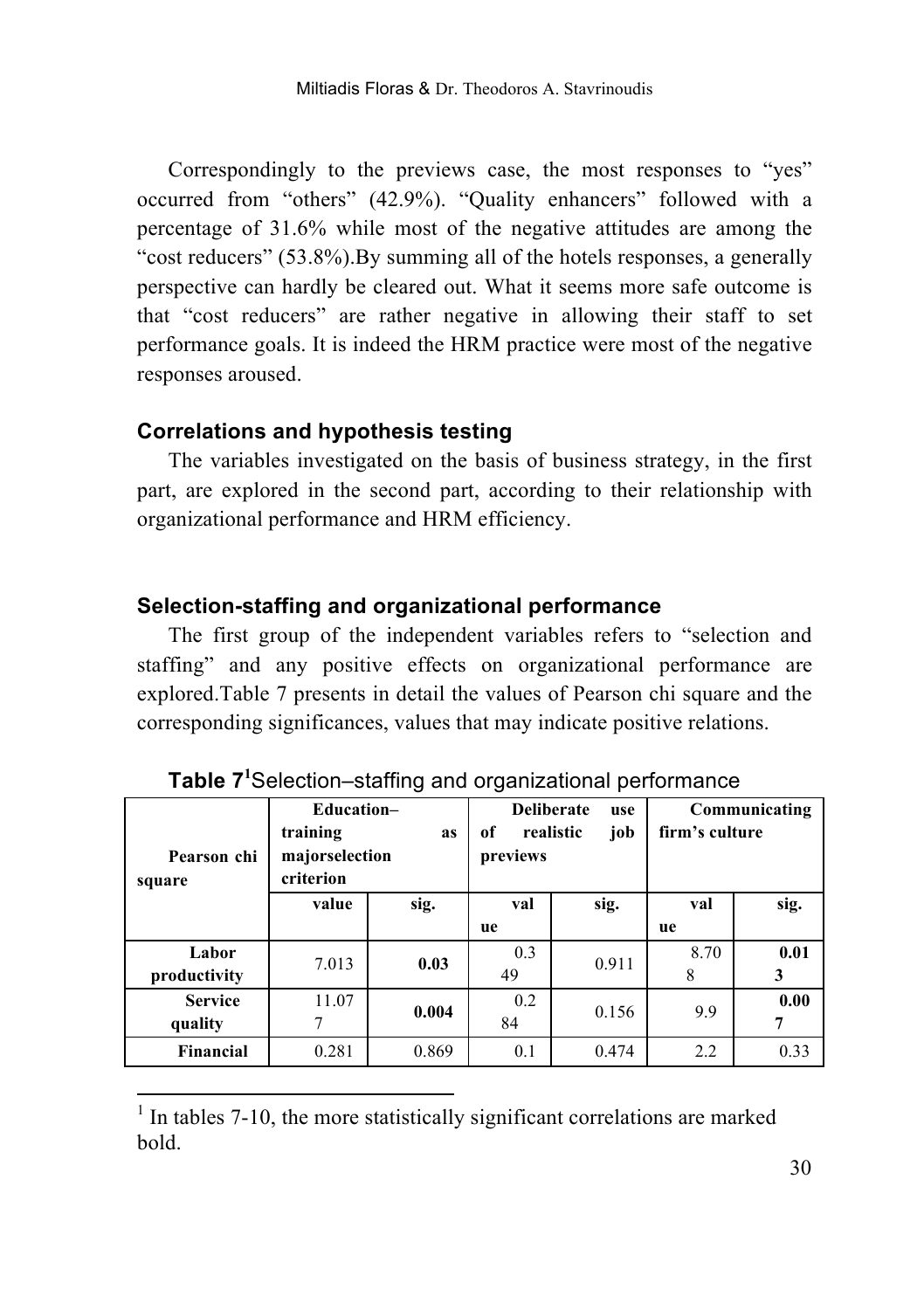| performance                  |       |       | 82        |       |            |      |
|------------------------------|-------|-------|-----------|-------|------------|------|
| Market<br>share              | 2.316 | 0.314 | 0.3<br>26 | 0.113 | 0.76       | 0.68 |
| <b>Sales</b><br>growth       | 7.664 | 0.022 | 0.5<br>15 | 0.818 | 3.22       | 0.2  |
| <b>Service</b><br>innovation | 9.055 | 0.044 | 3.3<br>43 | 0.502 | 10.5<br>14 | 0.03 |

*TOURISMOS: AN INTERNATIONAL MULTIDISCIPLINARY JOURNAL OF TOURISM* Volume 11, Number 3, pp. 21- 39 UDC: 338.48+640(050)

According to the crosstabs' outcomes, education and training as a major selection criterion presents the most positive correlations in four out of six dependent variables since significance values are<0.05. Labor productivity (0.03), service quality (0.004), sales growth (0.022) and service innovation (0.044) are positively and directly affected when candidates' qualifications are of highly importance during the selection process. No positive effects on hotel's financial performance and market share have occurred. Service innovation  $(0.033)$ , service quality  $(0.007)$  and labor productivity  $(0.013)$ are directly and positively affected from communicating the firm's values to new employees. Financial performance, market share and sales growth significance values are  $>0.05$ , dependencies among these variables are rejected. The third practice, which refers to deliberate use of realistic job previews, does not affect positively any of the business performance variables according to Pearson chi square and significances (>0.05).

### **Selection–staffing and HRM efficiency**

The effects of the selected HR practices are now tested on HRM efficiency. The deliberate use of realistic job previews affects directly and positively staff flexibility (0.045) but also the ability of staff to move between positions with different responsibilities when the need is required (0.033). Many positive correlations have occurred from communicating the firm's culture to new employees, since significance values militate towards this conclusion.

|  |  | Table 8Selection-staffing and HRM efficiency |  |  |  |  |  |
|--|--|----------------------------------------------|--|--|--|--|--|
|--|--|----------------------------------------------|--|--|--|--|--|

| chi<br>Pearson | Education- | Deliberate use | Communicatin |
|----------------|------------|----------------|--------------|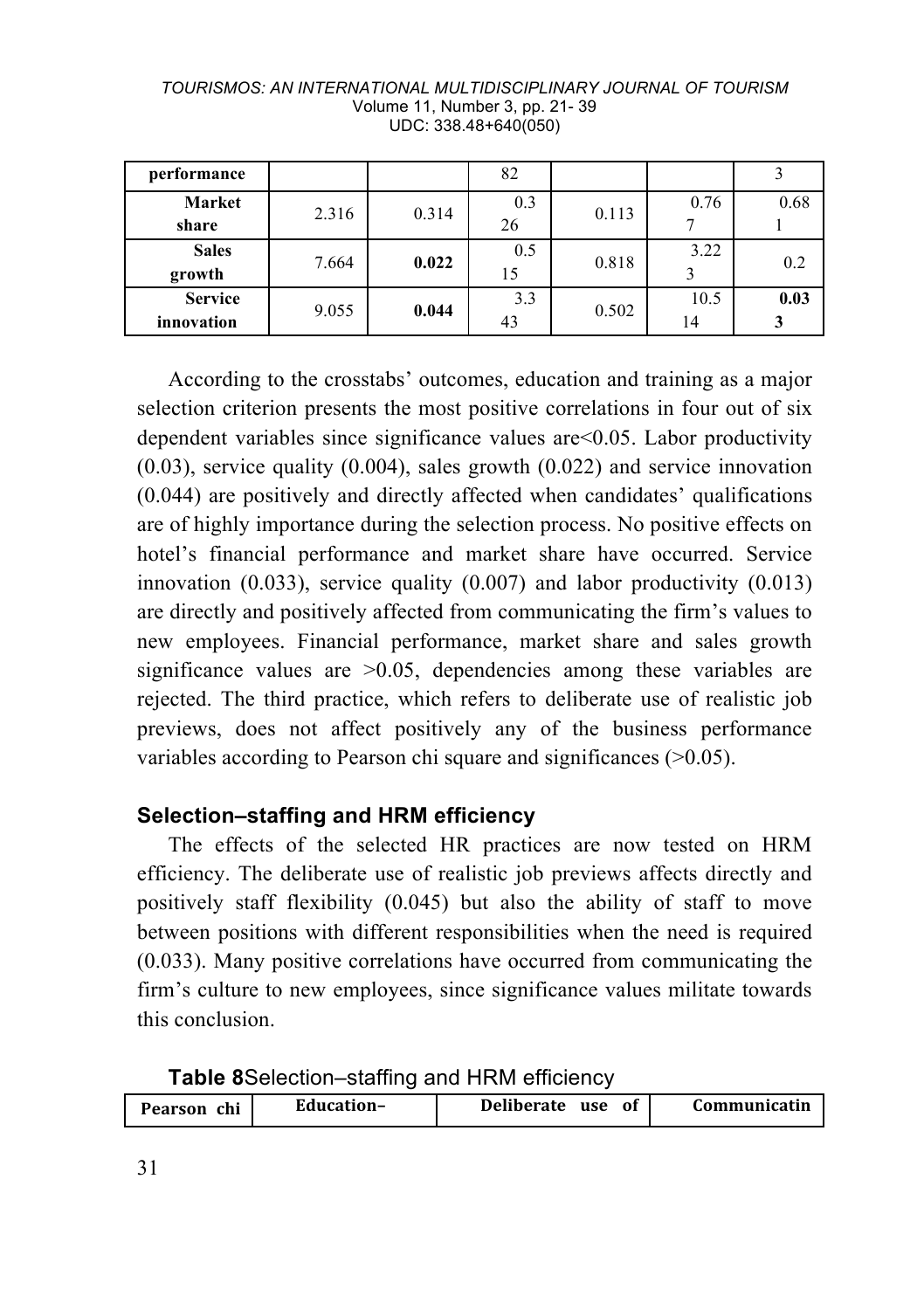| square                      |               | training<br>major<br>as<br>selection criterion |       | realistic job previews | g firm's culture |       |  |
|-----------------------------|---------------|------------------------------------------------|-------|------------------------|------------------|-------|--|
|                             | value<br>sig. |                                                | value | sig.                   | value            | sig.  |  |
| <b>Staff</b><br>commitment  | 0.121         | 0.728                                          | 2.194 | 0.334                  | 7.774            | 0.021 |  |
| Job<br>satisfaction         | 6.307         | 0.043                                          | 0.29  | 0.865                  | 0.802            | 0.12  |  |
| <b>Staff</b><br>flexibility | 2.56          | 0.634                                          | 9.763 | 0.045                  | 13.763           | 0.008 |  |
| Ability to<br>move          | 4.194         | 0.041                                          | 6.798 | 0.033                  | 0.682            | 0.711 |  |
| <b>Quality of</b><br>staff  | 2.736         | 0.098                                          | 0.983 | 0.612                  | 6.104            | 0.047 |  |
| <b>Quality of</b><br>work   | 3.349         | 0.085                                          | 1.702 | 0.427                  | 4.822            | 0.09  |  |

Staff commitment (0.021), staff flexibility (0.008) and quality of staff (0.047) seem to be also positively related to this HRM practice. Education and training does not indicate many positive correlations in HRM efficiency as it did on organizational performance. However, it positively and directly affects job satisfaction (0.043) and the ability of staff to move between different positions (0.041).

### **Job design and organizational performance**

In this section the influence of HRM practices belonging to the group "planning and organization of work" are tested on organizational performance. Based on the significance values, flexible job descriptions affect directly and positively only one variable, the quality of the services offered (0.01). The rest of the crosstabs support the independence among the variables. None of the organizational performance variables seems to be related to the use of deliberated job designs since significances are >0.05.

| Pearson chi Flexible | iob Deliberate | job Work | organized Staff |  |
|----------------------|----------------|----------|-----------------|--|

**Table 9**Job design and organizational performance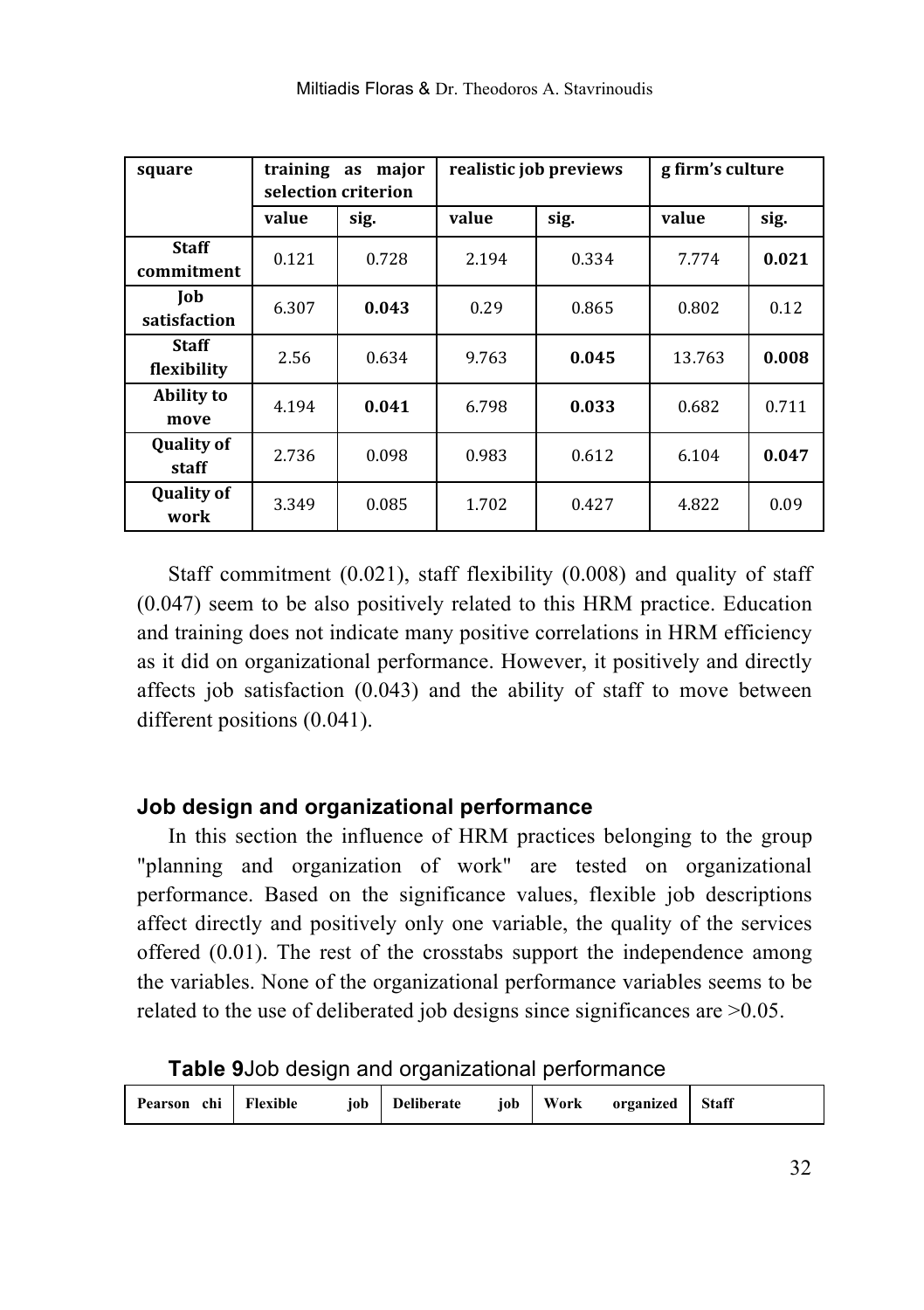| square                       | descriptions |       | design   |       | around teamwork |       | involvement<br>in<br>setting<br>performance<br>targets |       |
|------------------------------|--------------|-------|----------|-------|-----------------|-------|--------------------------------------------------------|-------|
|                              | value        | sig.  | value    | sig.  | value           | sig.  | value                                                  | sig.  |
| Labor<br>productivity        | 4.951        | 0.084 | 0.844    | 0.656 | 0.874           | 0.646 | 1.072                                                  | 0.585 |
| <b>Service</b><br>quality    | 9.13         | 0.01  | 3.92     | 0.141 | 6.109           | 0.047 | 2.113                                                  | 0.348 |
| Financial<br>performance     | 0.205        | 0.902 | $\theta$ | 1     | 0.793           | 0.673 | 0.271                                                  | 0.873 |
| <b>Market</b><br>share       | 1.957        | 0.376 | 1.073    | 0.585 | 5.11            | 0.024 | 3.894                                                  | 0.143 |
| Sales growth                 | 2.669        | 0.285 | 2.233    | 0.327 | 2.714           | 0.194 | 0.625                                                  | 0.732 |
| <b>Service</b><br>innovation | 8.649        | 0.07  | 6.402    | 0.171 | 5.256           | 0.262 | 5.143                                                  | 0.273 |

#### *TOURISMOS: AN INTERNATIONAL MULTIDISCIPLINARY JOURNAL OF TOURISM* Volume 11, Number 3, pp. 21- 39 UDC: 338.48+640(050)

Most of the positive correlations of the specific crosstabs occur from the approach of teamwork in job design as it directly and positively affects the service quality (0.047) and market share (0.024). Staff involvement in setting performance targets fails to affect any of service innovation, sales growth, market share, financial performance, service quality and labor productivity. The majority of the current Pearson chi square values have significances > 0.05 therefore it can be said that the variables are independent and organizational performance is not related to the specific HRM practices group.

### **Job design and HRM efficiency**

The final presented crosstabs tested the relation among the HRM group of variables "selection and staffing" and the dependent variables which measure HRM efficiency. The positive correlations that have aroused in this case are presented in table 10 and, as in the previous cross tabulation, dependencies among the variables are limited. Nevertheless, two variables of HRM efficiency seem to be positively related to selection–staffing practices in six out of eight crosstabs, therefore the outcome can be quite different when it is approached individually for each dependent variable.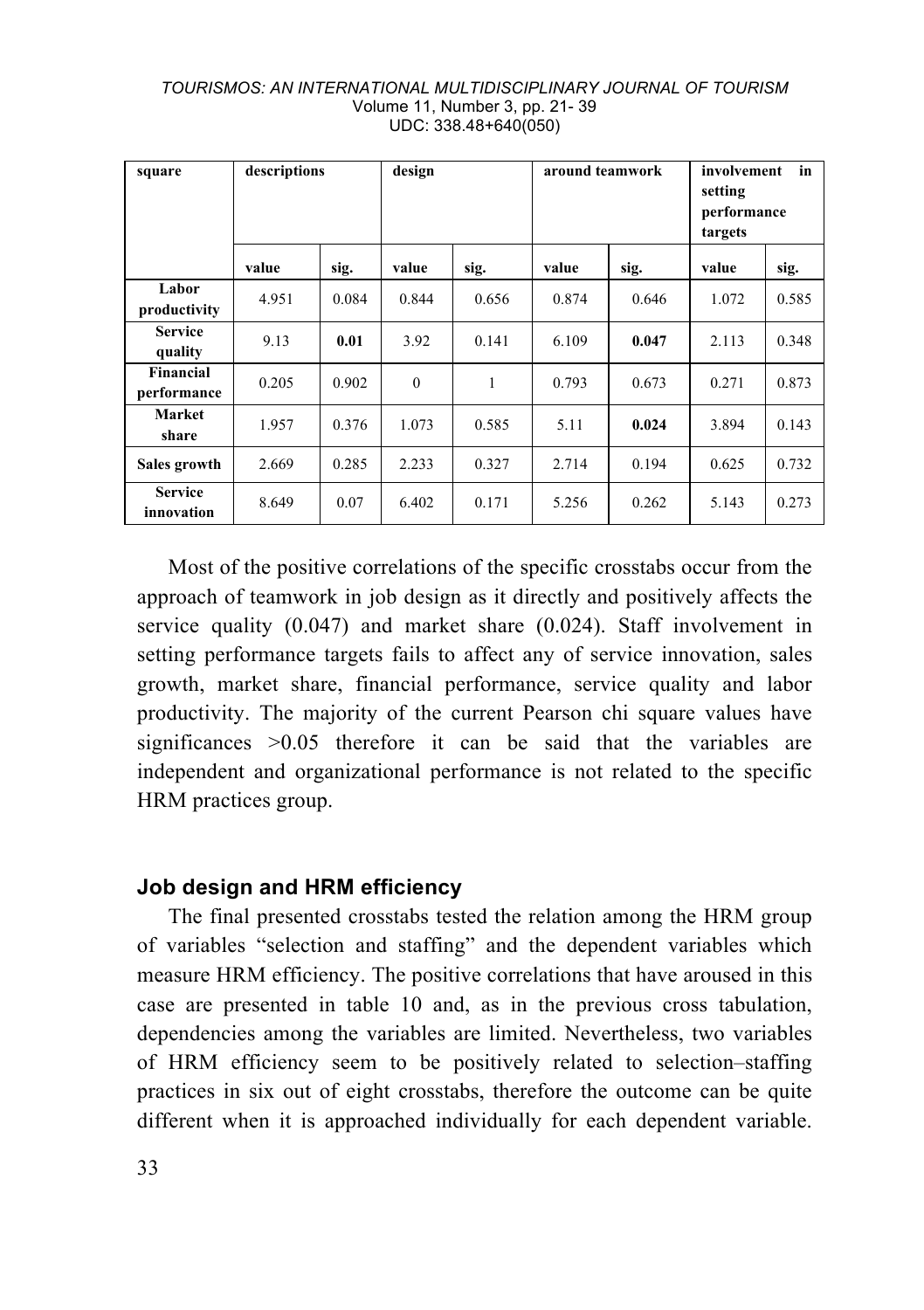Three out of four HRM practices cause a positive and direct affect on staff commitment and job satisfaction.

| Pearson chi square                                | Flexible<br>job<br>descriptions |       | Deliberate job design |       | Work<br>organized<br>around teamwork |       | <b>Staff</b><br>involevement<br>in<br>setting<br>performance targets |       |
|---------------------------------------------------|---------------------------------|-------|-----------------------|-------|--------------------------------------|-------|----------------------------------------------------------------------|-------|
|                                                   | value                           | sig.  | value                 | sig.  | value                                | sig.  | value                                                                | sig.  |
| <b>Staff commitment</b>                           | 0.284                           | 0.868 | 4.129                 | 0.044 | 9.733                                | 0.008 | 11.034                                                               | 0.004 |
| <b>Job</b> satisfaction                           | 0.221                           | 0.895 | 8.455                 | 0.015 | 8.383                                | 0.015 | 12.025                                                               | 0.002 |
| <b>Staff flexibility</b>                          | 0.456                           | 0.796 | 0.921                 | 0.631 | 1.841                                | 0.398 | 3.158                                                                | 0.206 |
| <b>Ability</b><br>to<br>move<br>between positions | 1.865                           | 0.394 | 2.617                 | 0.27  | 1.226                                | 0.542 | 1.832                                                                | 0.4   |
| <b>Quality of staff</b>                           | 0.982                           | 0.612 | 1.498                 | 0.473 | 2.351                                | 0.309 | 0.51                                                                 | 0.816 |
| <b>Quality of work</b>                            | 0.447                           | 0.8   | 1.702                 | 0.427 | 2.865                                | 0.239 | 5.141                                                                | 0.076 |

**Table 10**Job design and HRM efficiency

The use of deliberate job design (0.044, 0.015), promoting team work (0.008, 0.015) and staff involvement in setting performance targets (0.004, 0.002) suggest that the hypothesis which refers to positive relations among HRM practices and HRM efficiency should be accepted. Indeed, Pearson chi square values, alongside the very low significances indicate that the existed dependencies are also very strong. The only HRM variable which failed to affect positively any of the dependent variables is the use of flexible job descriptions. The current Pearson chi squares are rated very low, most <1 and the significances are far from the boundary separating dependence and independence. Staff flexibility, ability to move between different positions, quality of staff and quality of work are not affected by any of the explored HRM practices.

### **CONCLUSIONS**

In order to test the two hypotheses, 96 individual crosstabs have been performed among the HRM policies which refer to selection, staffing and job design and the variables which measure organizational performance and HRM efficiency. A total of 22 positive correlations have emerged, 23% of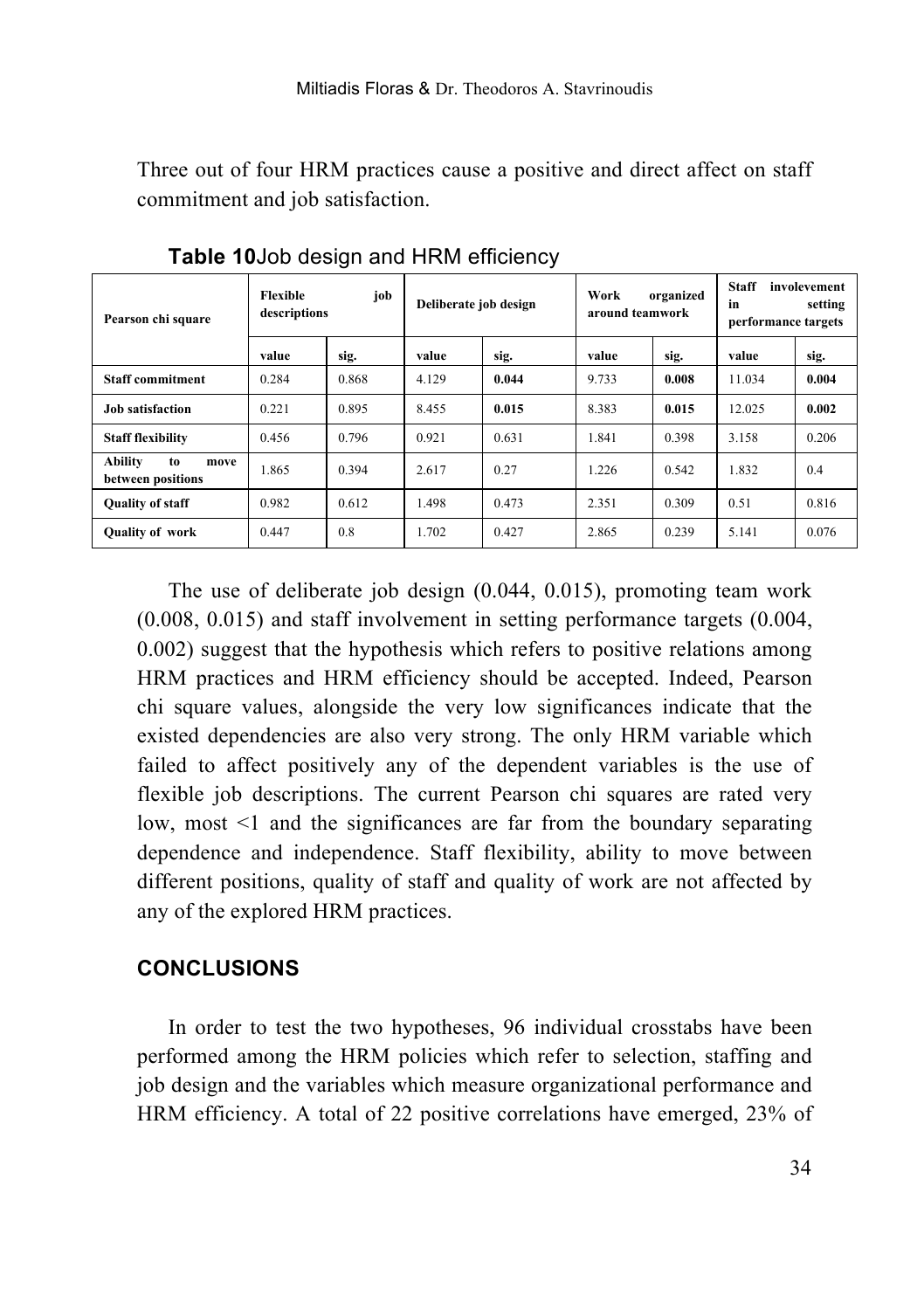the 96 crosstabs, leading to a first conclusion that certain HR practices can affect directly the hotels' performance. Judging by the overall results, we reject cautiously and without prejudice the H1 and H2 hypotheses which explore the existence of dependency and positive correlations between HRM practices and performance measurement variables. The reservation lies in the fact that the positive correlations that emerged could support a hypothesis of dependency exploring solely the specific variables. Interesting findings derive when approaching the outcomes separately through one by one cross tabulation in relation to the business strategy and the HRM practices implementation.

The communication of firm's culture to new employees, according to the results, is adapted to a higher degree by the hotels which belong to quality strategy.According to the Pearson chi square and the significances values, quality enhancers which implement the above HRM practice enhance their staff's quality of work, quality of staff, service quality, labor productivity, staff flexibility, service innovation and staff commitment. In the same strategic categorization, it is occurred that job satisfaction and staff commitment are favored through the use of deliberate job design. Hotels that formulate an ambiguous strategy-"others", emerged to pay more attention in designing jobs based on team working, gaining through this practice positive effects on service quality, staff commitment and job satisfaction. Considering organizational performance, their above average market share seems to be related also. On the contrary, hotels that apply cost reduction strategy lag in staff commitment and job satisfaction of their employees as they are the most reluctant strategic group in involving their staff in setting performance targets. Interpreting the results further, no major differences among the applied strategies occur, according to the implementation of the explored HRM practices. Differentiations are located mostly in the intensity of the HRM practices implementation, rather than in the decision to adopt them or not. The positive, direct and immediate correlations that arose within the organizational performance and HRM efficiency increase the significance of the implementation's intensity.

35 The research's findings largely advocate to related surveys that the approach of HRM in business strategy is a field that can contribute both in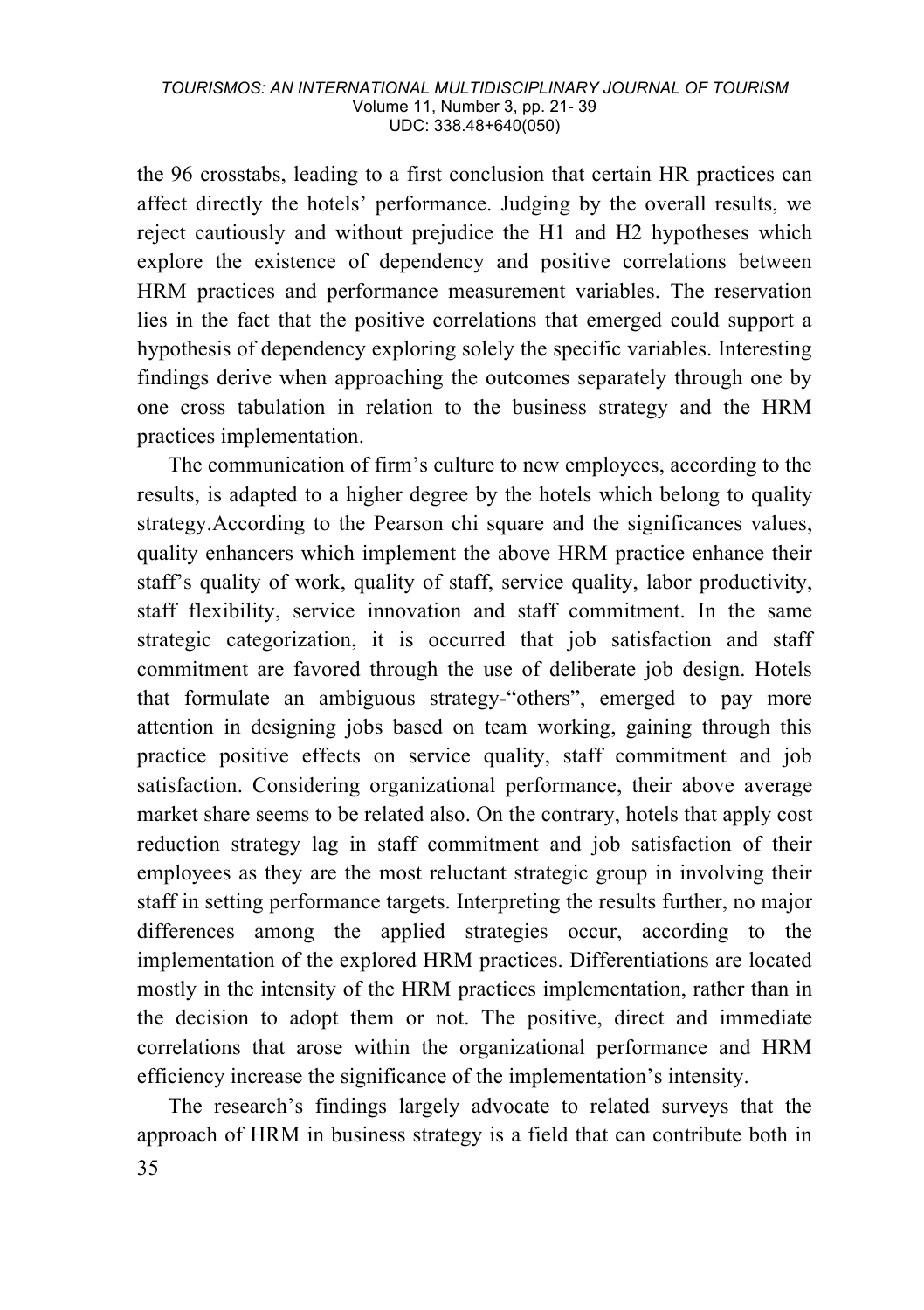scientific and in hotel business development. Safer findings, when exploring the affects of HRM practices on performance results, can be achieved when the occurred positive correlations of the overall population or sample are further explored according to the hotels' business strategy. Through this approach researchers can retrieve and determine which combination of business strategy and HR lead to a direct affection on hotels' performance through HR practices.

#### **REFERENCES**

- Ahmad, R., Solnet, D. & Scott, N. (2010). Human resource practices system differentiation: A hotel industry study. *Journal of Hospitality and Tourism Management*,Vol. 17, pp. 72–82.
- Alleyne, P., Doherty, L. & Greenidge, D. (2006). Human resource management and performance in the Barbados hotel industry. *International Journal of Hospitality Management*, Vol. 25, No. 4, pp. 623–646.
- Azmi, F. (2010). Devolution of HRM and organizational performance: evidence from India. *International Journal of Commerce and Management*, Vol. 20, No. 3, pp. 217-231.
- Byars, L. & Rue, L. (1997). *Human Resource Management*, Rob Swettler.
- Chand, M. & Katou, A. (2007). The impact of HRM practices on organizational performance in the Indian Hotel industry. *Employee Relations*, Vol. 29, No. 6, pp. 576–594.
- Chang, S., Gong, Y. & Shum, C. (2011). Promoting innovation in hospitality companies through human resource management practices. *International Journal of Hospitality Management*, Vol. 30, No. 4, pp. 812–818.
- Davidson, M., McPhail, R. & Barry, S. (2011). Hospitality HRM: past, present and the future. *International Journal of Contemporary Hospitality Management*, Vol. 23, No. 4, pp. 498–516.
- Ferris, G. & Buckley, M. (1996). *Human Resources Management perspectives, context, functions and outcomes*. Prentice–Hall.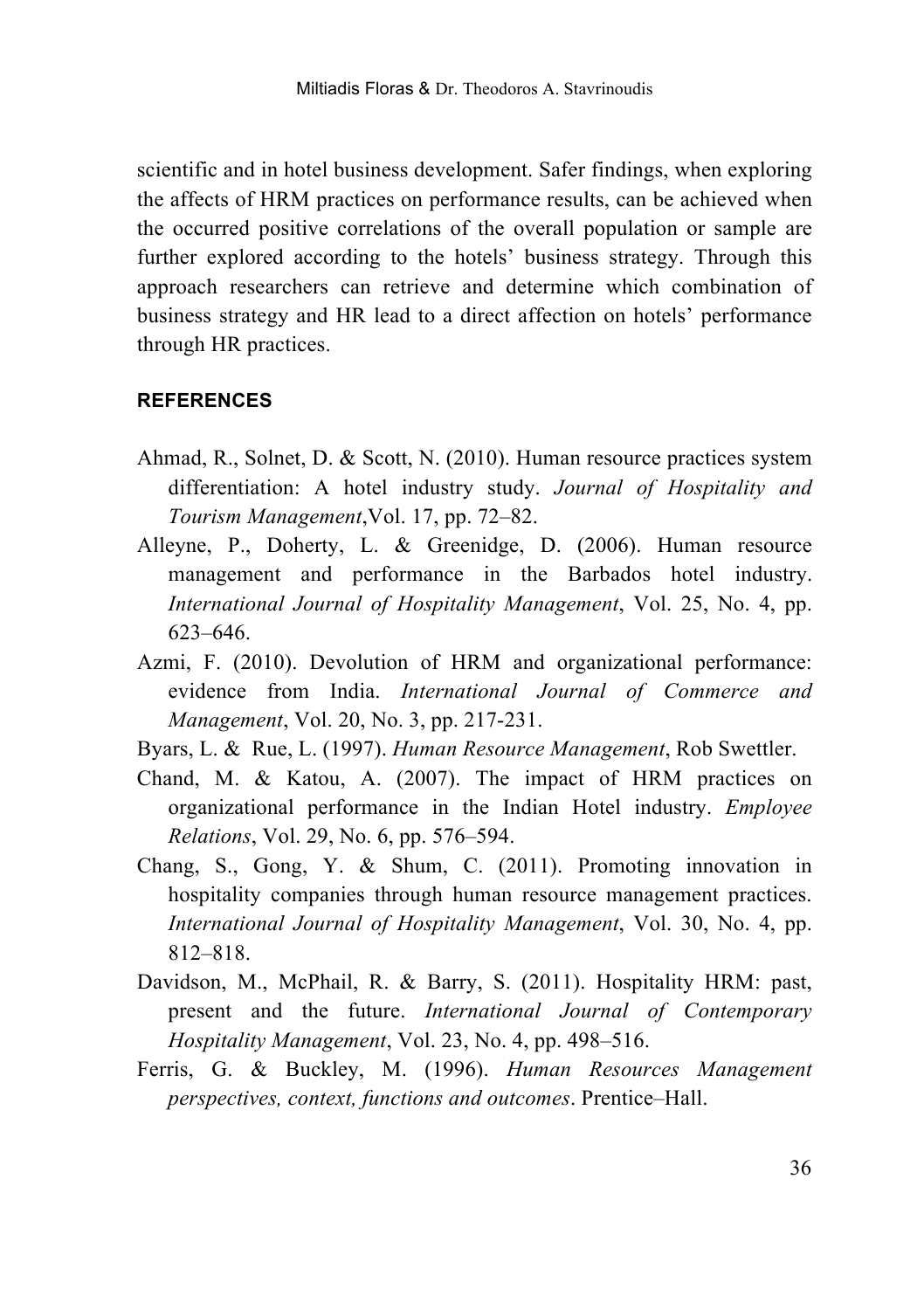- Fisher, R., McPhail, R. & Menghetti, G. (2010). Linking employee attitudes and behaviors with business performance: A comparative analysis of hotels in Mexico and China. *International Journal of Hospitality Management*, Vol. 29, No. 3, pp. 397–404.
- Gallardo, E., Sanchez-Canizares, S., Lopez-Guzman, T. & Jesus, M. (2010). Employee satisfaction in the Iberian hotel industry. The case of Andalusia (Spain) and the Algarve (Portugal).*International Journal of Contemporary Hospitality Management*,Vol. 22, No. 3, pp. 321-334.
- Hall, L. & Torrington, D. (1998). *The Human Resource function*. Financial Times professional limited.
- Hoque, K. (1999). Human resource management and performance in the UK hotel industry. *British Journal of Industrial Relations*, Vol. 37, No. 3, pp. 419-443.
- Hoque, K. (2000). Human Resource Management in the hotel industry: Strategy, innovation and performance. Routledge.
- Huselid, M. (1995). The impact of of human resource management on turnover, productivity and corporate financial performance. *Academy of Management Journal,*Vol. 38, No. 3, pp. 635–672.
- Huselid, M. & Becker, B. (1996). Methodological issues in cross sectional and panel estimates of the human resources–firm performance link. *Industrial Relations*, Vol. 35, No.3, pp. 400–422.
- Ichniowski, C., Shaw, K. & Prennushi, G. (1997). The effect of human resource management on productivity. *The American Economic Review*, Vol. 87, No. 3, pp. 291-313.
- Kelliher, C. & Johnson, K. (1987). Personnel management in hotels–some empirical observations. *International Journal of Hospitality Management*,Vol. 6, No. 2, pp. 103–118.
- Kelliher, C. & Johnson, K. (1997). Presonnel management in hotels–an update: a move to human resource management. *Progress in Tourism and Hospitality Research*,Vol. 3, No. 4, pp. 321– 331.
- Kelliher, C. & Perrett, G. (2001). Business strategy and approaches to HRM: A case study of new developments in the United Kingdom restaurant industry. *Personnel Review*, Vol. 30, No.4, pp. 421-437.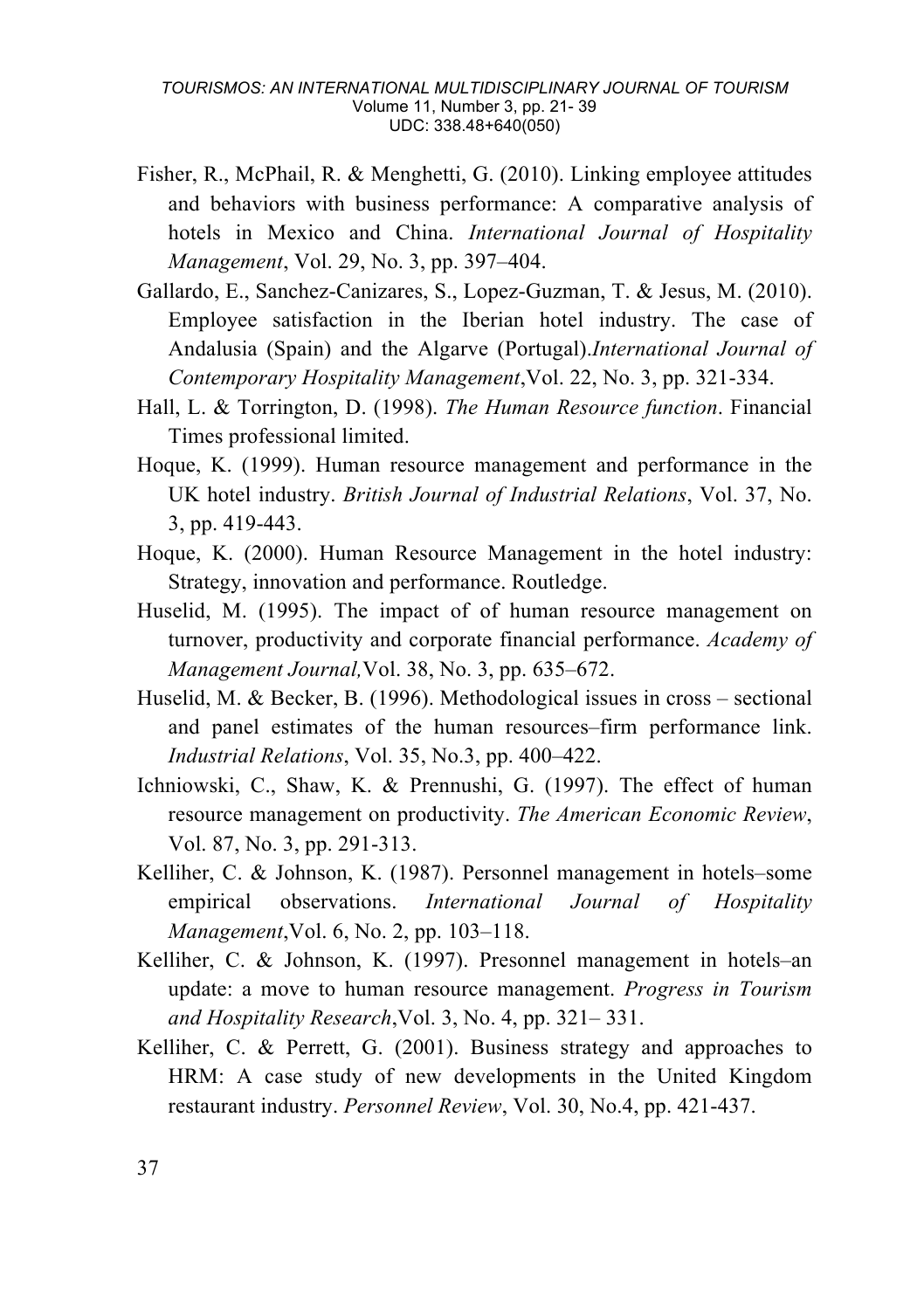- Leonard–Barton, D. (1992). Core capabilities and Core ridigities, a paradox in managing new product development. *Strategic Management Journal*, Vol. 13, No. 1, pp. 111-125.
- Liao, Y. (2005). Business strategy and performance: the role of human resource management control. *Personnel Review*, Vol. 34, No. 3, pp. 294-309.
- Liu, Y., Combs, G., Ketchen, J. & Duane, R. (2007).The value of human resource management for organizational performance. *Business Horizons*, Vol. 50, No. 6, pp. 503-511.
- McGunnigle, P., & Jameson, S. (2000). HRM in UK hotels: a focus on commitment. *Employee Relations*,Vol. 22, No.4, pp. 403-422.
- Nankervis, A. (1993). Enhancing Productivity in the Australian Hotel Industry: The Role of Human Resource Management. *Research and Practice in Human Resource Management*, Vol. 1, No. 1, pp. 17-39.
- Noe, R., Hollenbeck, J., Gergart, B. & Wright, P. (2003). Human Resource Management, a competitive advantage. McGraw–Hill.
- Nolan, C. (2002). Human Resource Developement in the Irish hotel industry: The case of the small firm. *Journal of European Industrial Training*, Vol. 26, pp. 88–99.
- Othman, R. & Ismail, Z. (1996). Strategic HRM: A Comparison Between Selected Manufacturing and Service Firms. *Research and Practice inHuman Resource Management*, Vol. 4, No. 1, pp. 43-65.
- Paraskevas, A. (2000). Management selection practices in Greece: are hospitality recruiters any different? *International Journal of Hospitality Management*, Vol. 19, pp. 241–259.
- Raub, S., Alvarez, L. & Khanna, R. (2006). The different roles of corporate and unit level human resources managers in the hospitality industry. *International Journal of Contemporary Hospitality Management*, Vol. 18, No. 2, pp. 135–144.
- Schuler, S. (1992). Strategic Human Resource Management: linking people with the strategic needs of the business. *Organizational Dynamics*, Vol. 21, No. 1, pp. 18–32.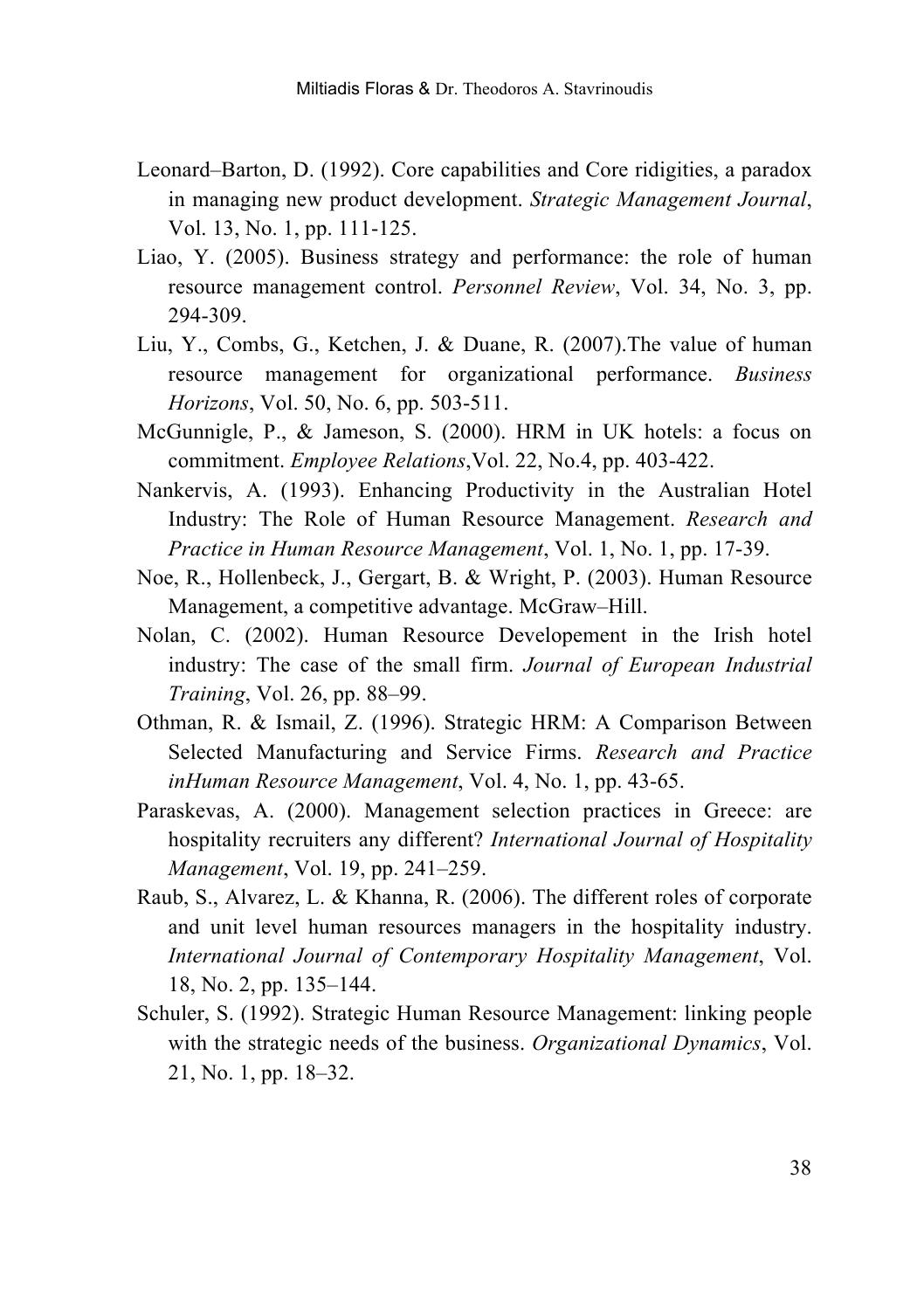- Schuler, R. & Jackson, S. (1987). Linking Competitive Strategies with Human Resource Management Practices. *The Academy of Management Executive*, Vol. 1, No. 3, pp. 207-219.
- Schuler, R. &Jackson, S. (1999). *Strategic Human Resource Management*. Blackwell Publishers.
- Stavrinoudis, Th. &Livadioti, G. (2011).Researchingtheimplementation of motivation practices in human resources in hotels. An experience from a Greek resort. *International Journal of Leisure and Tourism Marketing,*  Vol. 2, No.1, pp. 4-23.
- Stavrinoudis, Th., Tsartas, P. & Papatheodorou, A. (2013), Business Environment and Accommodation Policies in Europe. In Costa, C., Buhalis, D. & Panyik, E. (eds.) *European Tourism Planning and Organisation Systems*, Vol. I. Channel View Publications.
- Stavrou, E., Charalambous, C. & Spiliotis, S. (2007). Human resource management and performance:A neural network analysis. *European Journal of Operational Research*, Vol. 181, No. 1,pp. 453-467.
- Tavitiyaman, P., Qu, H. & Zhang, H. (2012). The effect of competitive strategies and organizational structure on hotel performance. *International Journal of Contemporary Hospitality Management*, Vol. 24, No. 1, pp. 140–159.
- Tavitiyaman, P., Qu, H. and Zhang, H. (2011). The impact of industry force factors on source competitive strategies and hotel performance. *International Journal of Hospitality Management*, Vol. 30, No. 3, pp. 648–657.
- Thomson, L. (2001). *Strategic Management*. Gray Publishing.
- Thomson, A. & Strickl, J. (1998). Crafting and implementing strategy. McGraw-Hill.
- Tseng, Y. & Lee, T. (2009). Comparing appropriate decision support of human resource practices on organizational performance with DEA/AHP model. *Expert Systems with Applications*, Vol. 36, pp. 6548- 6558.
- Tyson, S. & York, A. 2000. *Essentials of HRM*. Butterworth–Heinemann.

39 Tzafrir, S. (2006). A universalistic perspective for explaining the relationship between HRM practices and firm performance at different